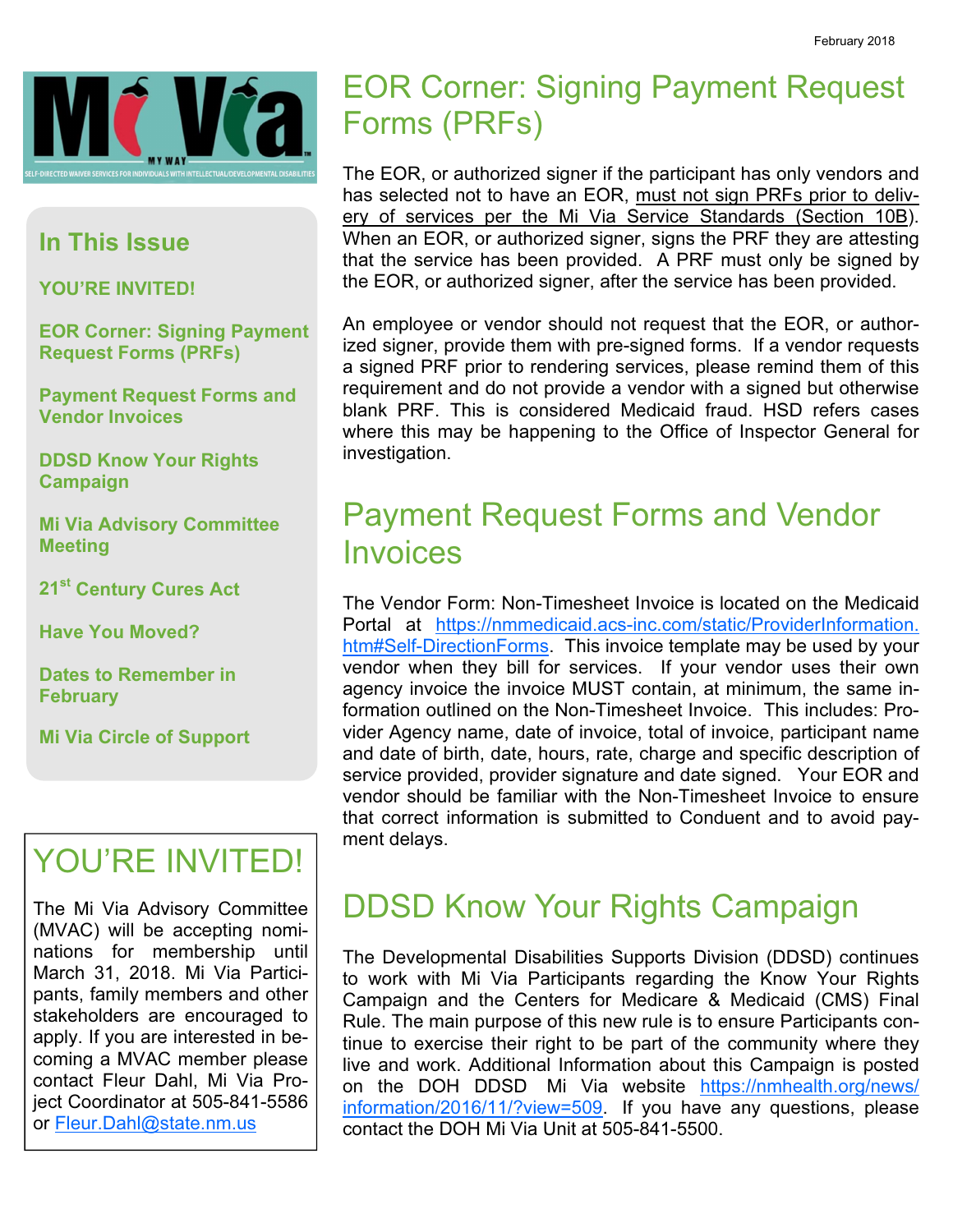FMA-Conduent Contact Information:

Phone: 1-866-916-0310 8:00 am to 5:00 pm Mon. - Fri.

Toll-free Fax: 1-866-302-6787

E-mail: mi.via@conduent.com (Do not email forms to Conduent)

Physical Address: 1720-A Randolph Rd SE Albuquerque, NM 87106

#### Note:

The Mi Via Advisory Committee works with the State to share information and help with communication among all Mi Via Participants.

**Qualis Health is the Third Party** Assessor (TPA) for Mi Via. They are responsible for reviewing and approving the Service and Support Plans (SSP).

### Mi Via Waiver Advisory Committee Meeting

The next Mi Via Advisory Committee Meeting will be held on Thursday April 26, 2018 12pm-4pm in Albuquerque, New Mexico at DOH/DDSD offices 5301 Central NE Suite 201. If you would like to call in for the meeting, please call 1-515-739-1034 pass code 742089#.

# 21<sup>st</sup> Century Cures Act

The 21<sup>st</sup> Century Cures Act is a United States law enacted by Congress in December 2016. One section of this law is the requirement of Electronic Visit Verification (EVV) for Medicaid financed Personal Care Services by January 1, 2019. This law applies to Medicaid State Plan and Medicaid Waiver services, including 1915c Waivers. Mi Via is a 1915c waiver approved by the Center for Medicare & Medicaid Services.

EVV is a telephone and computer-based system that electronically verifies that caregiver visits occur and documents the time that the service begins and ends. It is a way of electronically verifying that a caregiver is physically present with the participant during a specified time.

Medical Assistance Division (MAD) and the Developmental Disabilities Supports Division (DDSD) are working collaboratively to ensure New Mexico meets this federal requirement and implements EVV in a manner that supports self-direction. We envision an EVV system that is flexible and adaptable to changes in employee schedules, accommodates limited internet access, is mobile, and is user-friendly and intuitive to use. As MAD and DDSD move forward in implementation of EVV additional information including timelines, training opportunities, and implementation date will be shared in the Mi Via Newsletter and in direct mailings to participants.

# Have You Moved?

The Mi Via Program issues many important mailings throughout the year including documents related to your Level of Care and Recertification. If you have moved, or need to update your physical or mailing address, you must do so with the Income Support Division (ISD). You may select one of the options below to update your address. Effective immediately Conduent will no longer accept address updates.

- 1. YESNM Portal: https://www.yes.state.nm.us
	- If you have a username and password for YesNM simply sign into your account.
	- · If you have not yet set up an account you may create a username and password by selecting "Create an Account".
		- à Once you have logged in select "Check my Benefits" to update your address information
- 2. Go in person to your local ISD office
- 3. Fax the following information to CASA at 855-804-8960
	- · Case Number
	- · Participant/Medicaid Recipient's Full Complete Name
	- · New Address

IMPORTANT: If you are a SSI recipient you MUST also update your address with the Social Security Administration (SSA) to ensure your address is correct in the Medicaid database. The address on file with SSI will supersede the address provided to ISD.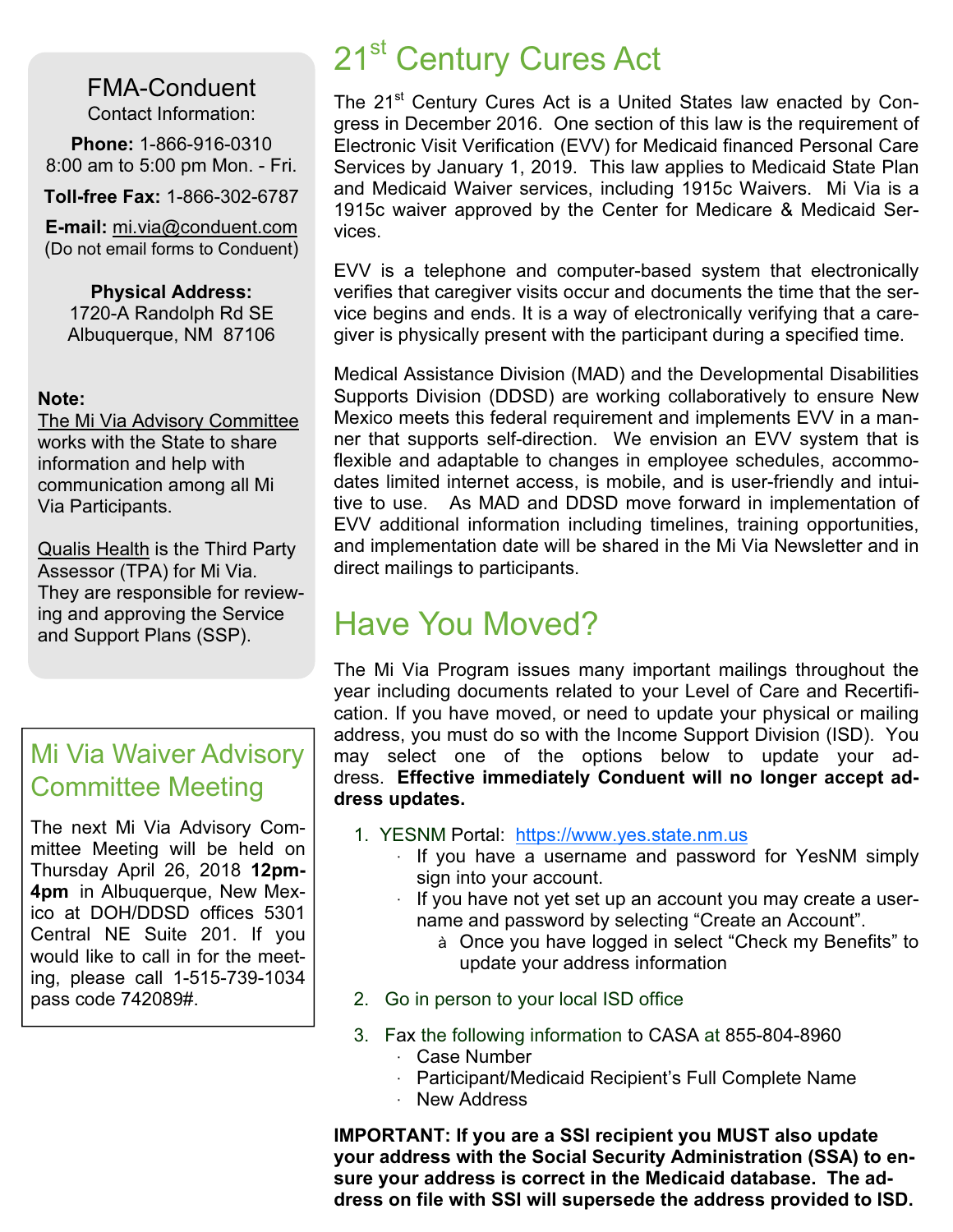# Dates to Remember in February

# February 2018

| Sun        | Mon         | Tue            | Wed            | Thu          | Fri                                                                                                                  | Sat                                                                                                                          |
|------------|-------------|----------------|----------------|--------------|----------------------------------------------------------------------------------------------------------------------|------------------------------------------------------------------------------------------------------------------------------|
| January 28 | January 29  | January 30     | January 31     | $\mathbf{1}$ | $\overline{2}$<br>Paychecks and<br><b>Vendor Checks</b><br><b>Received or</b><br>Deposited; end of<br>the pay period | $\mathbf{3}$<br>Deadline to<br>submit<br>timesheets,<br>Mileage & PRFs<br>for 2/16/18 pay-<br>ment; new pay<br>period begins |
| 4          | $\mathbf 5$ | $6\phantom{1}$ | $\overline{7}$ | 8            | 9<br><b>Vendor Checks</b><br><b>Received or</b><br><b>Deposited</b>                                                  | 10<br>Deadline to<br>submit PRFs for<br>2/23/18 payment<br><b>January Spending</b><br><b>Reports Available</b><br>to EORs    |
| 11         | 12          | 13             | 14             | 15           | 16<br>Paychecks and<br><b>Vendor Checks</b><br><b>Received or</b><br>Deposited; end of<br>the pay period             | 17<br>Deadline to<br>submit<br>timesheets,<br>Mileage & PRFs<br>for 3/2/18 pay-<br>ment; new pay<br>period begins            |
| 18         | 19          | 20             | 21             | 22           | 23<br><b>Vendor Checks</b><br><b>Received or</b><br><b>Deposited</b>                                                 | 24<br>Deadline to<br>submit PRFs for<br>3/9/18 payment                                                                       |
| 25         | 26          | 27             | 28             | March 1      | March 2<br>Paychecks and<br><b>Vendor Checks</b><br><b>Received or</b><br>Deposited; end of<br>the pay period        | March 3<br>Deadline to<br>submit<br>timesheets,<br>Mileage & PRFs<br>for 3/16/18 pay-<br>ment; new pay<br>period begins      |